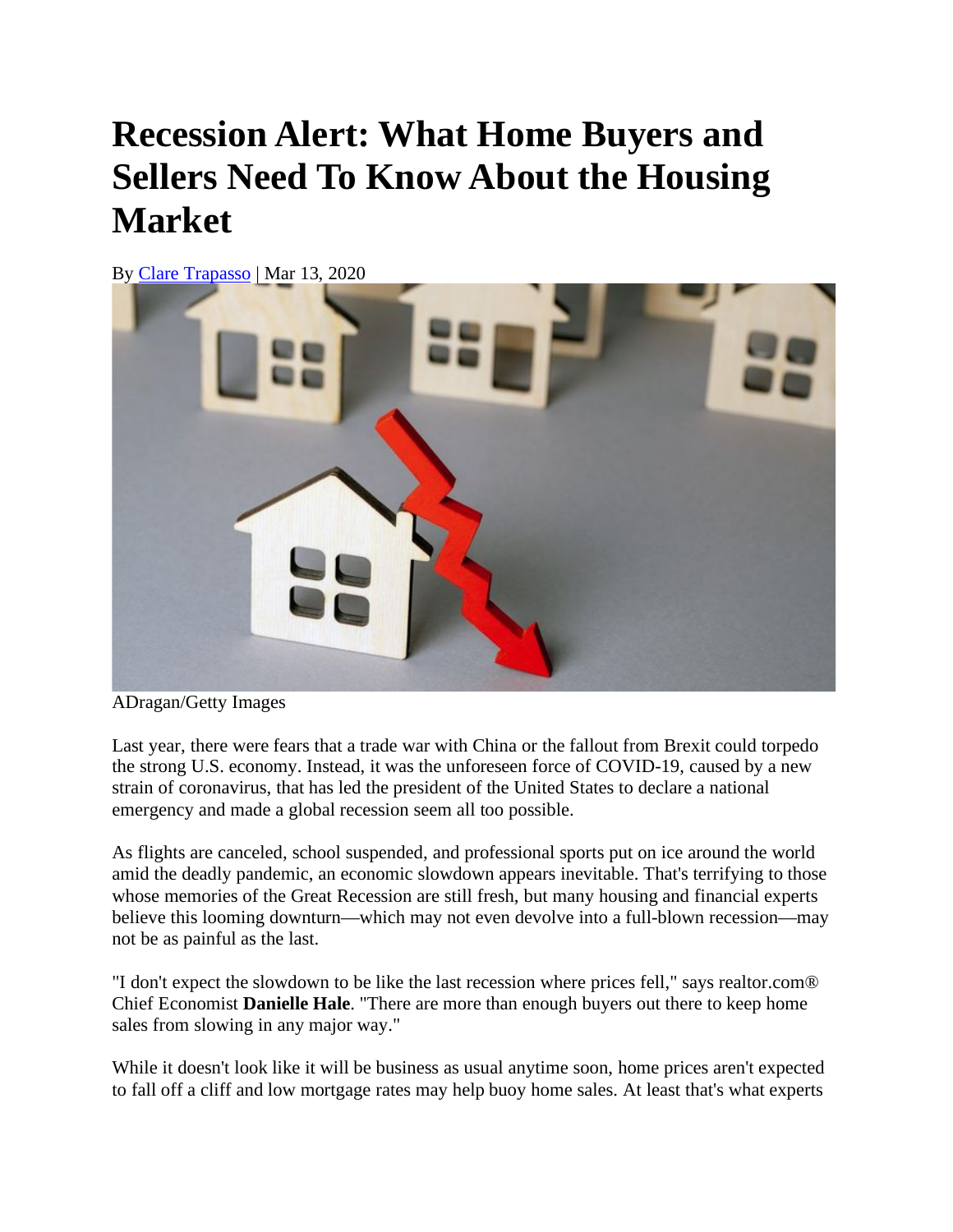are saying this week. But this is a fast-moving, unprecedented crisis, and no one knows yet how it will all play out.

"The next eight weeks are critical. We will learn, and we will turn a corner on this virus," President **Donald Trump** said in a press conference on Friday, as he announced the national emergency. During his appearance, the stock market went up more than 9%. "We will get through this altogether."

While there will likely be layoffs, many economists don't expect them to be widespread, but rather concentrated in industries such as tourism and hospitality. If employment stays high, most folks will be able to make their monthly mortgage payments and hold on to their homes. Subprime loans, which helped to tank the economy in the past decade, have largely ceased to exist today, as credit requirements for loans got much stricter after the housing bust. Plus, home prices have risen so much in the past few years that most owners have substantial equity in their properties. So they're much less likely to find themselves underwater on their mortgages.

"It will be different than the Great Recession. Things unraveled pretty quickly, and then the recovery was pretty slow," says Hale. "I would expect this to be milder. There's no dysfunction in the banking system, we don't have [many] households who are overleveraged [with their mortgage payments] and are potentially in trouble."

## **Will home sales and prices go down?**

If folks are worried about their jobs, and being able to pay their bills, they're less likely to want to buy a home. Ditto if they're nearing retirement and the stock market volatility wiped out a big chunk of their 401(k) accounts.

But that caution is likely to be at least partly offset by some of the lowest mortgage interest rates in nearly 50 years. They were just 3.36% for a 30-year fixed-rate mortgage as of Thursday, according to Freddie Mac.

"I don't know which force will be greater: the negative impact of job cuts, if that was to occur, or the positive influence of low mortgage rates," says National Association of Realtors® Chief Economist **Lawrence Yun**.

Most housing economists don't expect housing prices to fall, since we're still seeing a housing shortage. There aren't enough existing homes or new construction to satisfy the high demand from buyers, many of whom have been looking for a home for a while and perhaps have lost bidding wars. After all, the life changes that lead people to buy a home are still ongoing: expanding a family or having kids leave the nest, or relocating for a new job.

Also, sellers will likely be reluctant to accept less than they would have just a few weeks or months ago. Those not in a hurry to sell may simply pull their abodes off the market and wait for prices to rebound.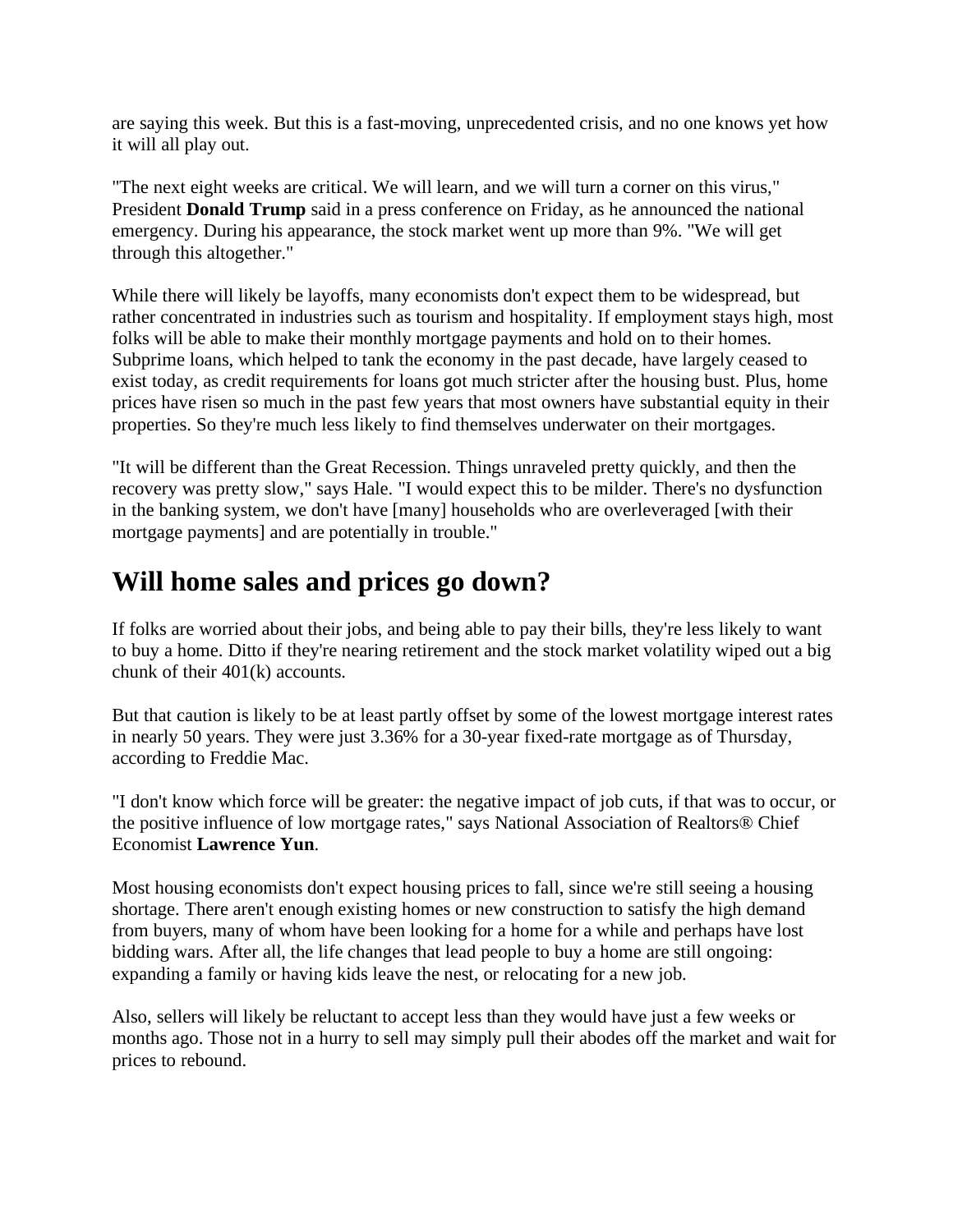As for current homeowners who might find themselves in financial straits if they lose their job, lenders may offer forbearance and payment deferral programs to help them stave off a short sale or foreclosure, says **Mark Zandi**, chief economist at Moody's Analytics.

"They'll be very understanding," Zandi says of lenders, particularly of government-sponsored loans through Fannie Mae and Freddie Mac, and Federal Housing Administration loans. "Especially in an election year, I don't think there's [much of a] chance they'll take a hard line."

## **What real estate markets could be hurt the most by a downturn?**

The markets that are most likely to be affected by a downturn, at least initially, are those that rely heavily on travel, tourism, and hospitality. Manufacturing sectors that rely on a global supply chain that's been disrupted by the virus could also take a hit.

With conferences and conventions being canceled at a rapid clip, places such as Las Vegas could feel the economic toll. Similarly, tourist hot spots like Orlando, FL, home to Disney World, Universal Orlando, and SeaWorld theme parks, which have all announced closures, could also feel the pain.

Their saving grace could be the retirees moving in to those communities, says NAR's Yun. That demand could keep prices stable—and therefore sellers happy.

"Those [type of] markets are worth watching," says Yun.

Booming markets that grew very quickly with big price gains could also experience a bit of a slowdown. Metro areas like Denver, Salt Lake City, and Boise, ID, could potentially be affected, says Moody's Zandi. These markets, which have growing tech scenes, have become popular with retirees and priced-out folks from California in recent years.

"You might see some price declines in the Western markets that got very juiced up, very speculative," he says.

Zandi thinks those real estate markets could rebound fast—maybe within a quarter or two, or as soon as the economy improves.

The luxury market could have a harder time. A multimillion-dollar home isn't exactly a necessity, and they typically take longer to sell in normal times. And those who have enough money to buy high-end real estate often have quite a bit of money in the stock market, which has been on a wild ride lately, making them less likely to want to commit to another pricey property. Even luxury rentals, which is where builders have been focusing in recent years, may end up sitting empty.